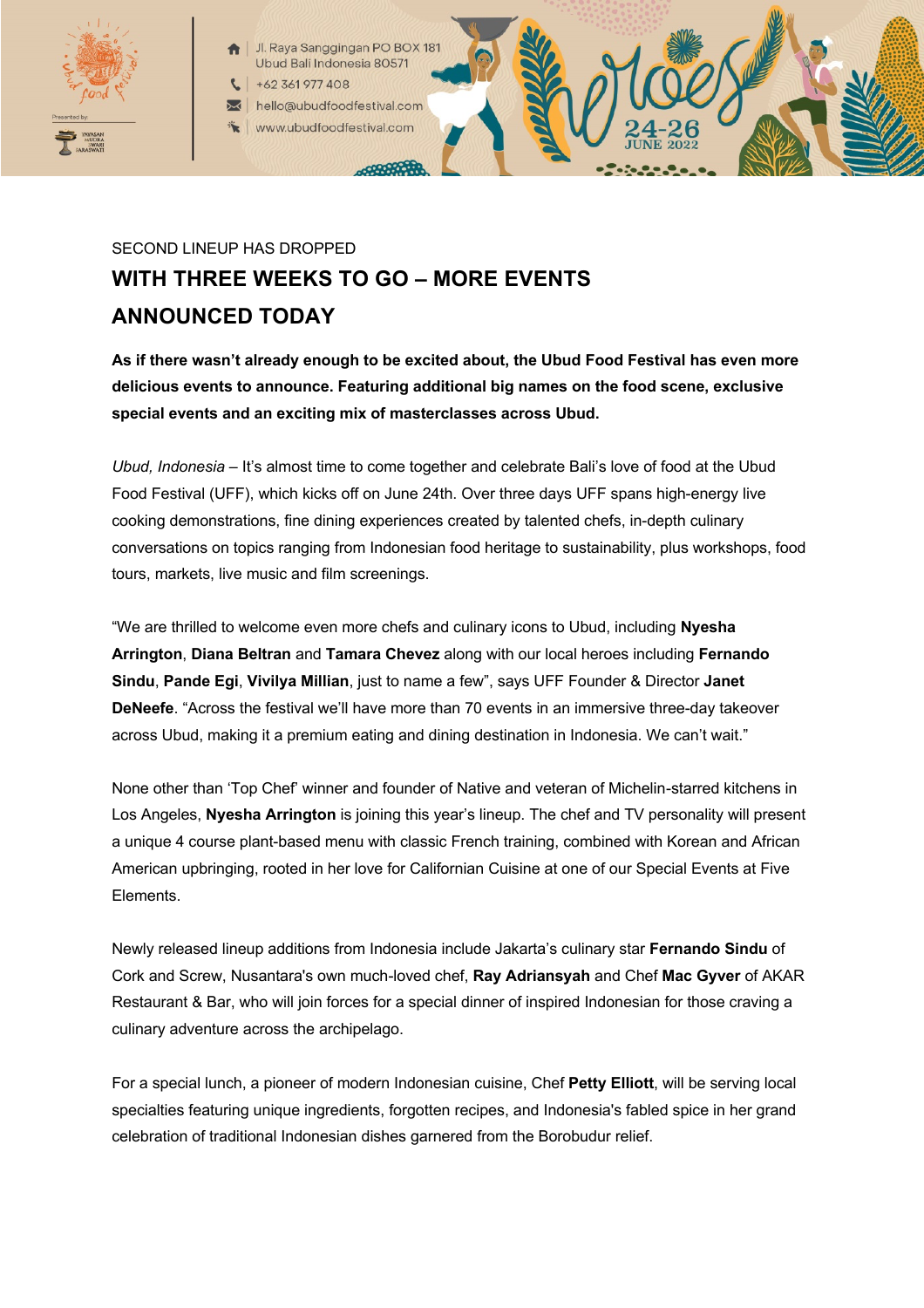

Jl. Raya Sanggingan PO BOX 18 Ubud Bali Indonesia 80571

+62 361 977 408

hello@ubudfoodfestival.com www.ubudfoodfestival.com

Festival-goers will have the chance to join young Indonesian chefs at Suku with **Vivi Millian** from Riung Rasa alongside **Parti Gastronomi**, brave Bandung-based gastronomy warriors passionate about their food heritage through celebrating indigenous fermented ingredients and age-old kitchen wisdom garnered from their travels meeting grandmas and village folk.

The **Masterclasses** go beyond tasting great food by letting visitors get up close to learn from an allstar culinary cast as they share their dishes and cooking techniques inspired by their own community traditions. The lineup includes French pastry chef **Christophe Guillemain** from Ubud's Canelia, who will teach how to master a famous brunch classic, and **Ayu Gayatri**, founder and head chef of Dapur Pengalaman Rasa, who will share her coveted family recipes from North Bali featuring local superfood Moringa.

Mexican food lovers won't want to miss a meet-and-eat with leading Mexican chefs **Diana Baltran** and **Tamara Chevez**, who will take diners on a taste exploration of Latino favourites.

With a mix of drinks on offer, there'll be something for everyone no matter what they prefer to sip. The festival vibes will be flowing as participants learn about Arak, led by **Gede Kresna Rumah Intaran** and **Ketut Sujana**, with a blind taste test to help you identify truly good Arak and Arakbika's Wena Wahyudi. Plus, there'll be the chance to taste and expand your wine senses to help you understand the notes within each glass from the Sommelier, **Nyoman Kertawidyawati** with Hatten Wines at Kebun, Ubud's own charming Parisian-style cafe.

In addition to their exclusive events, many of these culinary movers and shakers will take part **in Food for Thought** to discuss the issues that concern our communities, our environment and our dining tables.

The festival will also host film screenings including **Lingsir Wengi** by Indonesian director Hanung Bramantyo. The film features chefs, musicians, dancers, and famous designers, who have connected with the spirit of local wisdom contained in the Borobudur relief, packaged into one epic performance.

"Now in its 6th year, UFF remains Indonesia's leading food and drink celebration and we invite everyone to choose your own food adventure and to feed your mind with inspiring talks from some of the most exciting movers and shakers in Indonesia and beyond", says **Janet DeNeefe**.